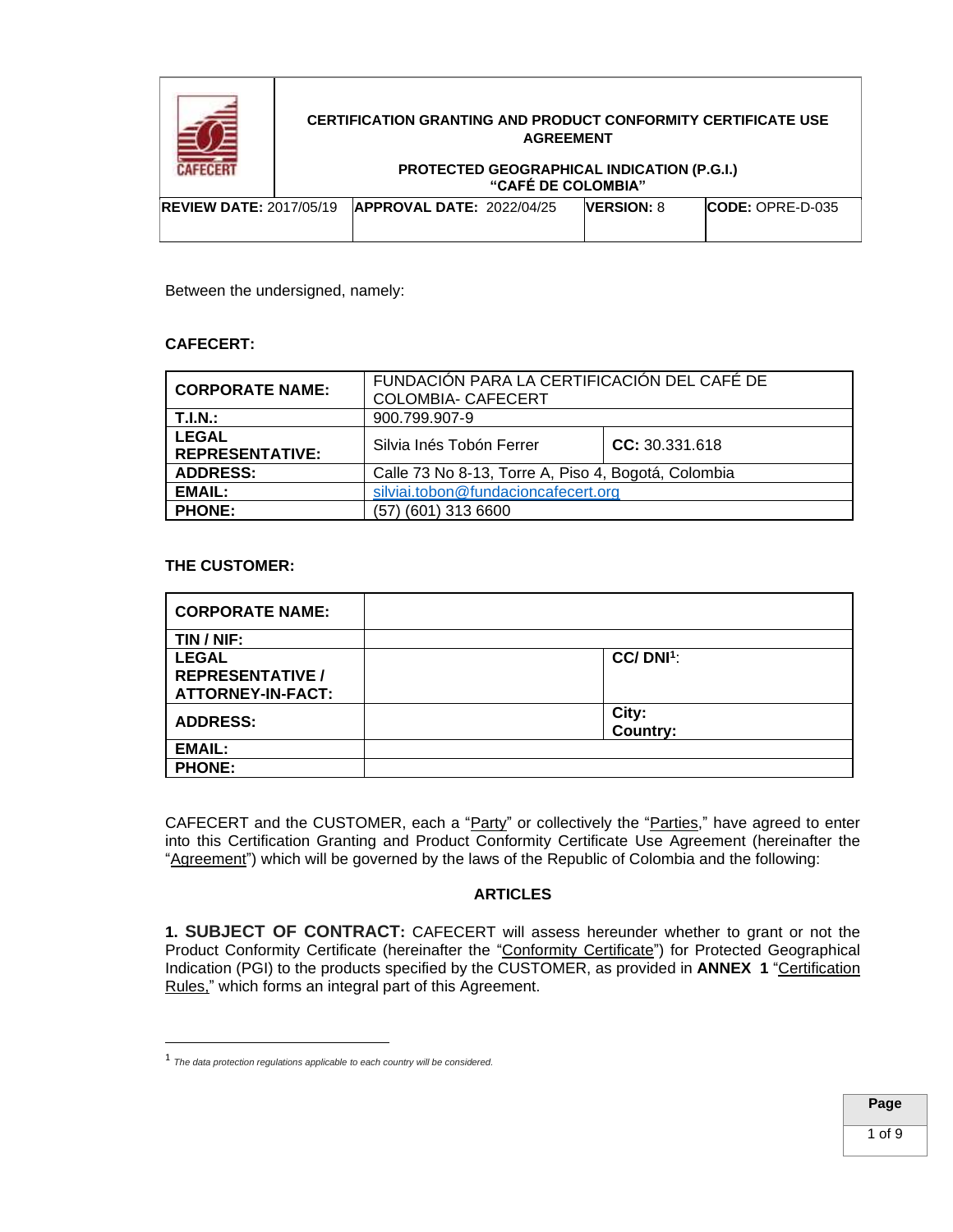

#### **PROTECTED GEOGRAPHICAL INDICATION (P.G.I.) "CAFÉ DE COLOMBIA"**

| <b>REVIEW DATE: 2017/05/19</b> | <b>APPROVAL DATE: 2022/04/25</b> | <b>IVERSION: 8</b> | $\mathsf{LODE:}$ OPRE-D-035 |
|--------------------------------|----------------------------------|--------------------|-----------------------------|
|                                |                                  |                    |                             |

**PARAGRAPH 1:** The issuance of the Certificate by CAFECERT DOES NOT authorize the CUSTOMER to make use of the PGI. This authorization must be processed directly with the National Federation of Colombian Coffee Growers (Intellectual Property Coordinating Office or the acting as such).

**PARAGRAPH 2:** The Certification Rules will apply based on the CUSTOMER's request for certification to obtain a Certificate PGI.

**2. CUSTOMER OBLIGATIONS:** The CUSTOMER must fulfill the following obligations hereunder:

- a. Comply at all times with the regulations and provisions of the certification program, including but not limited to the Certification Rules.
- b. Inform CAFECERT immediately of any change in the certified product.
- c. Represent and guarantee that the certified products are produced as specified in the certificate issued and that they will continue to be produced with the same specifications they had in the sample sent for evaluation, the results of which demonstrate fulfillment of the requirements for certification.
- d. Take all the necessary measures for CAFECERT to perform the initial testing and surveillance, including without being limited to, giving CAFECERT staff access to the CUSTOMER's facilities when the activities of the certification process such as sampling, initial testing, sample supervision, and complaint resolution as required.
- e. Allow initial testing and send the samples in the timelines established in the Certification Rules. In the event that CAFECERT is not allowed to carry out the initial testing, this Agreement will terminate and the certification process will end, resulting in the non-granting of the Certificate without any compensation for the CUSTOMER.
- f. Allow CAFECERT to visit the CUSTOMER's facilities with the participation of observers.
- g. Provide access to the evaluation teams of the National Certification Body of Colombia ONAC when necessary to carry out witness activities when evaluating CAFECERT as a product certification body as part of granting, expanding, or monitoring the certification. Failure to observe these guidelines may result in penalties such as those described in the Certification Rules.
- h. Use the certification clearly, reliably, and truthfully in social media, advertising and/or promotion related to the certified products.
- i. Cease to use advertising material referring to it immediately after the withdrawal, suspension, or termination of the certification and follow the actions required by the certification scheme such as the destruction of the Conformity Certificate (in the case of withdrawal of the certification) and other applicable documents or any other measure that CAFECERT may order.
- j. Observe and follow all CAFECERT guidelines regarding the certification process.
- k. Not use the Conformity Certificate to provide misleading, inaccurate, or false information that may affect the consumer.
- l. For each year of validity of the Conformity Certificate, submit to sample supervision and/or extraordinary sample supervision when required, in accordance with the Certification Rules,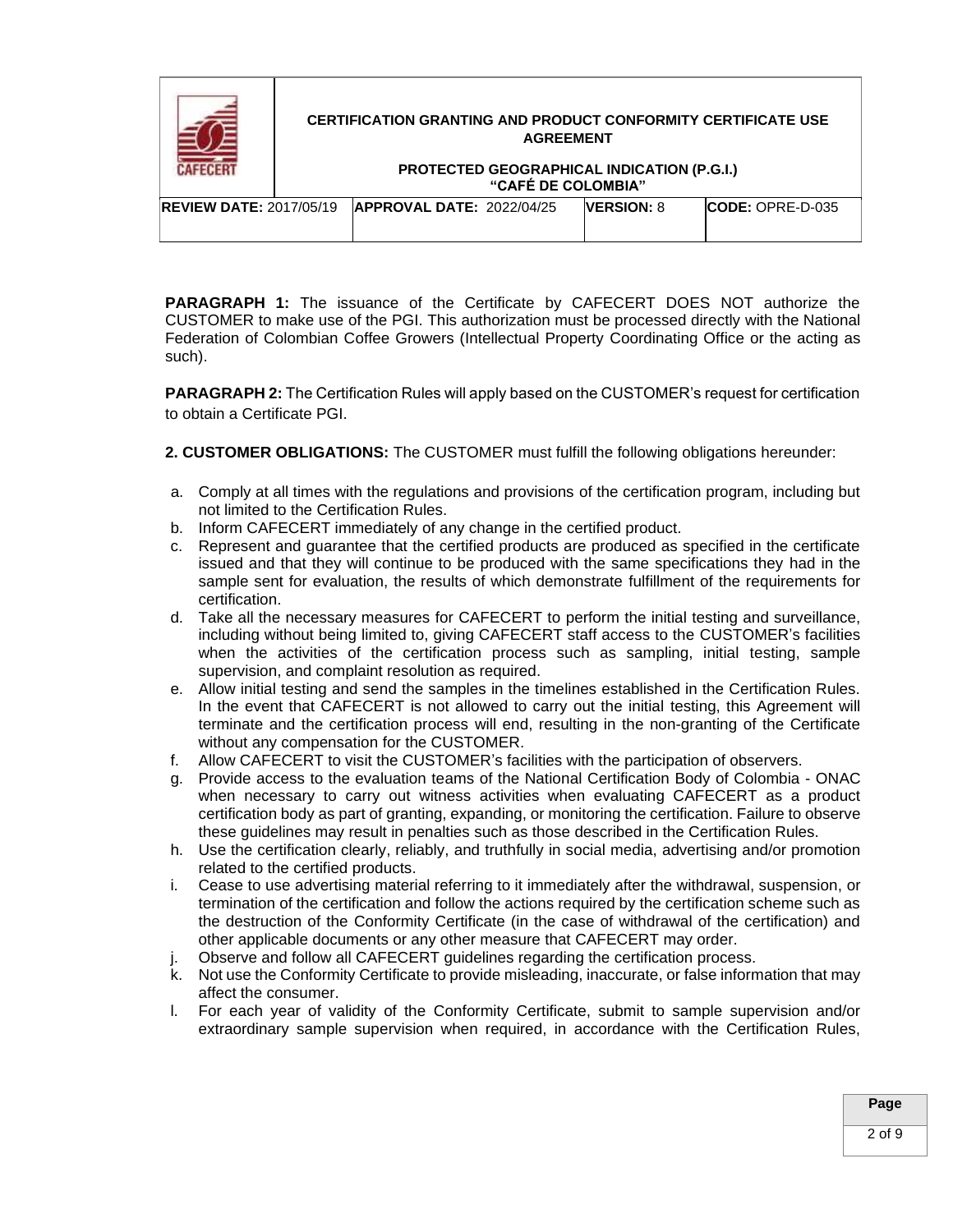

#### **PROTECTED GEOGRAPHICAL INDICATION (P.G.I.) "CAFÉ DE COLOMBIA"**

| <b>REVIEW DATE: 2017/05/19</b> | <b>APPROVAL DATE: 2022/04/25</b> | <b>VERSION: 8</b> | $\mathsf{LODE:}$ OPRE-D-035 |
|--------------------------------|----------------------------------|-------------------|-----------------------------|
|                                |                                  |                   |                             |

providing the means and meeting the requirements necessary to maintain the conditions of your certification.

- m. Use the Conformity Certificate only for certified products and in relation to the brands and/or commercial lines (references) submitted to certify your products.
- n. Inform CAFECERT when the use of the Conformity Certificate is extended to third parties. (If the CUSTOMER supplies copies of the certification documents to others, the documents must be reproduced entirely).

**3. EVALUATIONS:** CAFECERT will carry out the supervision evaluation (surveillance) of samples to verify the CUSTOMER's fulfillment of the obligations and conditions established in the general guidelines of the certification system and the specific conditions of the certification scheme contained in the Conformity Certificate.

The sample supervision evaluations will be conducted at CAFECERT's discretion, and the CUSTOMER must provide CAFECERT with all the assistance and material necessary for their proper performance.

**4. INFORMATION ABOUT MODIFICATIONS TO PRODUCTION OR OTHERS THAT MAY AFFECT THE CERTIFICATION:** The CUSTOMER will promptly inform CAFECERT of any modification that may affect its certification in order to meet the certification requirements.

Modifications include, but are not limited to:

- Change of place of production
- Change of the contact person or some of their data
- Change in product information
- Change of processing plant (thresher, roaster, solubilizer and/or extract producer)
- Change of packaging
- Change of owner due to mergers/acquisitions/etc.

# **5. COMPLAINTS:**

- a. The CUSTOMER must keep a record of the complaints it has received for its certified products and inform CAFECERT of them complaints as soon as it becomes aware of them.
- b. The CUSTOMER will take the appropriate measures regarding the complaints filed and any deficiency found in the products that may affect compliance with the certification requirements and must inform CAFECERT about the actions taken to correct the cause that gave rise to them, mitigate it or explain and support the reasons to dismiss the complaint received.
- c. The CUSTOMER must keep a record of these actions and CAFECERT may ask the CUSTOMER to support those actions at any time.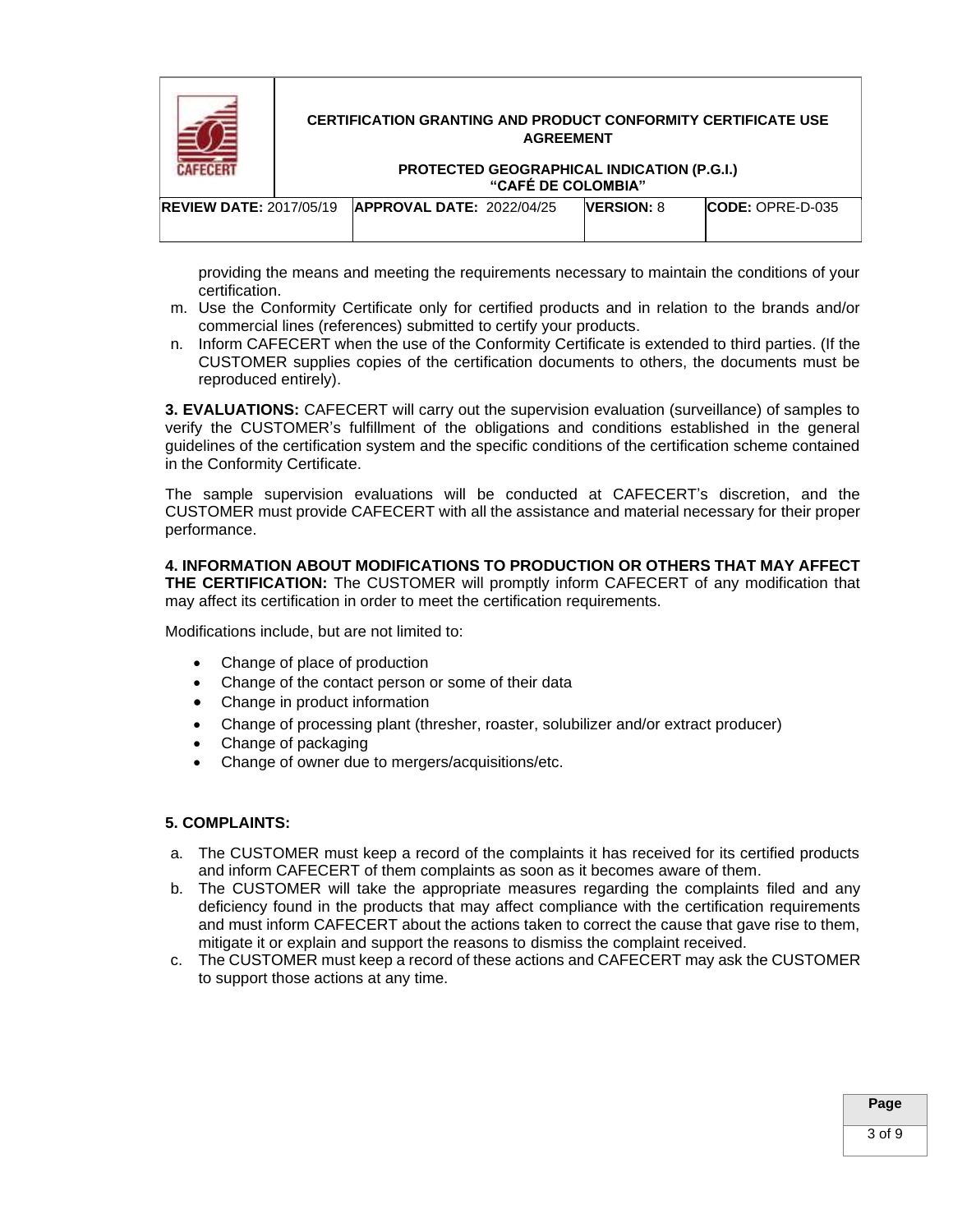

### **PROTECTED GEOGRAPHICAL INDICATION (P.G.I.) "CAFÉ DE COLOMBIA"**

| <b>REVIEW DATE: 2017/05/19</b> | <b>APPROVAL DATE: 2022/04/25</b> | <b>IVERSION: 8</b> | $\mathsf{LODE:}$ OPRE-D-035 |
|--------------------------------|----------------------------------|--------------------|-----------------------------|
|                                |                                  |                    |                             |

# **6. ADVERTISING:**

- a. The CUSTOMER has the right to disclose that the CUSTOMER has a Conformity Certificate for the product for which the certificate was issued. This implies that only the brands referring to the product and commercial lines (references) that have been certified can be supported by the certification granted.
- b. CAFECERT may publish fulfillment or non-fulfillment of the certification requirements by the CUSTOMER's products on its website or by other means and, in case of suspension/cancellation of this Agreement, remove this information from the means used for dissemination.
- c. CAFECERT will maintain and make available, if requested, information related to or about the certification scheme, including evaluation, the rules and procedures to grant, maintain, expand or reduce the scope of the certification, or suspend, withdraw, or deny certification through publications in electronic or other media.
- d. The CUSTOMER agrees not to use its product certification to discredit CAFECERT and not to make statements about its certification that may be considered misleading or unauthorized.
- e. The CUSTOMER will use the certification only to specify the products, brands, and commercial lines (references) of associated products.
- f. The CUSTOMER undertakes not to use any Conformity Certificate or report delivered by CAFECERT or any of its parts in a deceptive, false, or fraudulent manner.
- g. The CUSTOMER agrees to meet the requirements established by CAFECERT when referring to the certification of its products in the media, documents, brochures, or advertising. (Disclose to CAFECERT any information requested and related to the use of the Conformity Certificate based on the guidelines of the Certification Rules).
- h. The CUSTOMER is not authorized, in any case, to use the certification symbol granted by the National Certification Body of Colombia - ONAC to CAFECERT.

**7. CONFIDENTIALITY:** CAFECERT is responsible, through legally binding commitments, for managing all the information obtained or generated during the certification activities, except the information that the CUSTOMER distributes publicly or provided by mutual agreement (for example, responding to any complaint). All information provided and/or arising from the certification process is considered confidential and will be kept as such.

In any case, when faced with a request and/or demand by a governmental agency, administrative authority, or a court order, confidentiality can be breached when duly justified. The CUSTOMER will be notified of this requirement.

CAFECERT will inform the CUSTOMER in advance of the information that it will make accessible to the public when confidential. The information regarding the certificate granted will be public.

CAFECERT will consider confidential any information that comes from complaints and regulatory entities about the certification of a customer, provided they are not public or known by entities that should be aware of them due to their nature, such as the National Federation of Colombian Coffee Growers.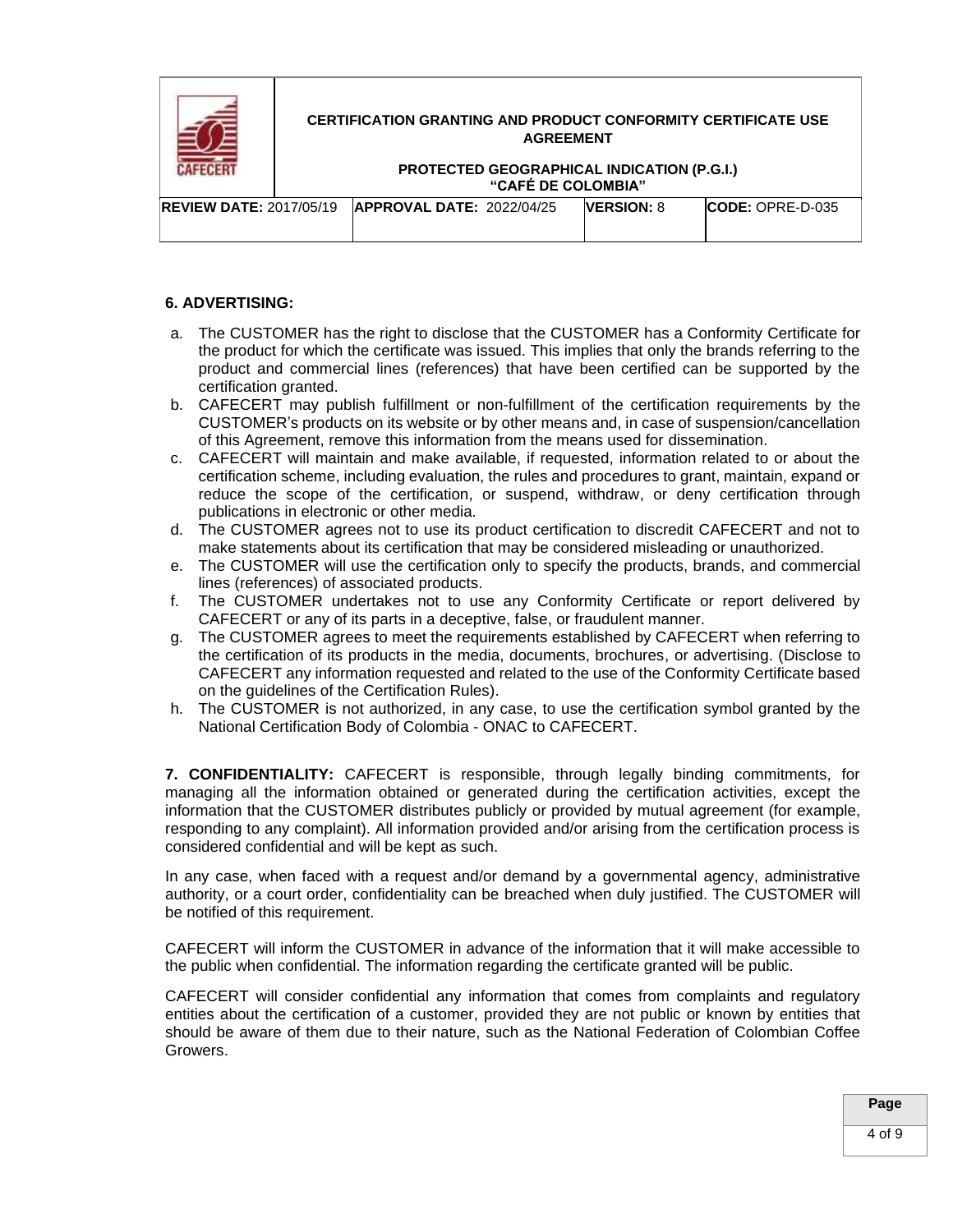

**8. PAYMENT:** The CUSTOMER will pay in advance the fees for the product certification services to CAFECERT related to the Initial Certification, the Supervisory Evaluation, and the re-evaluation derived from non-conformities to carry out the required activities of the certification service that include, but are not limited to, the sampling, evaluation tests, costs and administrative expenses.

**PARAGRAPH 1: For the initial certification,** the CUSTOMER will have fifteen (15) calendar days to make the payment, counted from the date the proforma is sent with the amount of the approved services.

**For the supervision processes**, which will be carried out every twelve (12) months (with a tolerance of  $(\pm 2 \text{ months}, \text{that is}, \text{between 10 and 14 months}, \text{the client must make the timely payment of the})$ services indicated in the proforma before the expiration of the certificate. Should the payment not be made, it will be understood that the process is withdrawn and CAFECERT will proceed in accordance with the certification service rules.

**PARAGRAPH 2:** In the event that, non-conformities are identified in the CUSTOMER's products during the certification process and, as a result, the product must be re-evaluated, CAFECERT will charge the new evaluation in addition to the rate specified in the certification service.

**PARAGRAPH 3:** Once the certification process has started in any of its stages, the money will not be returned to the CUSTOMER.

**PARAGRAPH 4:** In the event that the CUSTOMER does not make the payment within the timelines established in this clause for any of the obligations arising from the certification process, CAFECERT may terminate the certification process without any compensation for the CUSTOMER, who in any case must pay CAFECERT the costs incurred to start the process.

**PARAGRAPH 5:** The costs and expenses or any other economic charge incurred in the certification process that are not related to CAFECERT but are necessary to advance or complete the certification process, such as customs clearance, transportation, rates or contributions, taxes, financial charges, bank expenses or others for transfers, expenditures or otherwise will be borne by the CUSTOMER through reimbursement before granting the Conformity Certificate.

**PARAGRAPH 6:** For bank transfers, the CUSTOMER must ensure that any charge is borne by the CUSTOMER; however, if by mistake or other circumstance in the transfer, charges are not taken on by the transferor, CAFECERT may request reimbursement of such charges and will not grant the certification until they are fully paid by the CUSTOMER to CAFECERT.

**9. PERFORMANCE AND TERM OF THE AGREEMENT:** This Agreement will be performed as of its signing by the Parties.

**PARAGRAPH 1:** The Product Conformity Certificate may or may not be granted hereunder; if granted, the Agreement will be in force as long as the CUSTOMER follows the Certification Rules. In the event that the Product Conformity Certificate is not granted, the Agreement will terminate with the notification of this result to the CUSTOMER.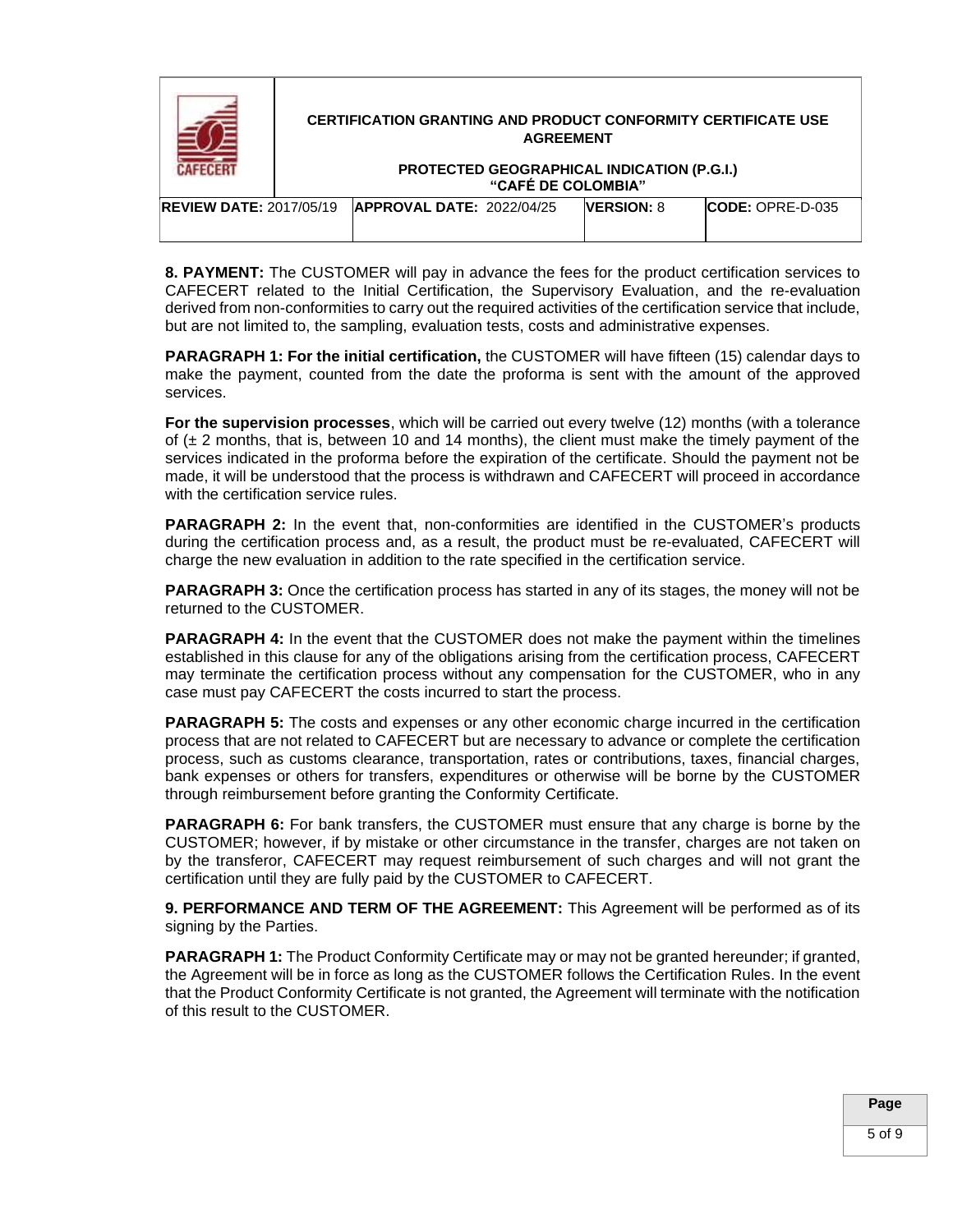

**PARAGRAPH 2:** The maintenance of the certification will be conditioned to the required annual supervision and compliance with the Certification Rules.

**Non-compliance** with the times established for the supervision process by the client, leads to the loss of validity of the certificate immediately, from the day following the fourteen (14) months, counted from the date of granting (Date granting) of the certificate.

**PARAGRAPH** 3: Failure to carry out an initial testing and/or supervision or a lack of product to be analyzed within the timelines provided in the Certification Rules, as replaced and/or amended, will result in the rejection and/or withdrawal of the certification and the termination of this Agreement.

**10. TERMINATING, REDUCING, OR WITHDRAWING THE CERTIFICATION.** Upon corroborating any failure to meet the certification requirements, either as a result of the evaluation or by other means, CAFECERT may take, at its discretion, any of the following actions, as provided in the Certification Rules:

- a. Continue granting the certification under specific conditions determined by CAFECERT (increase sample supervision, for example).
- b. Reduce the scope of the certification to eliminate root causes associated with product nonconformity.
- c. Withdraw the certification.

If the certification is terminated (at the request of the CUSTOMER) or withdrawn, CAFECERT will take the actions determined by the certification scheme and make the necessary modifications to the certification documents and the published information to guarantee that no reference is made to the product remaining certified.

If the scope of the certification is reduced, CAFECERT will take the actions determined by the certification scheme and make the necessary modifications to the certification documents and the published information to guarantee that the reduced scope of the certification is communicated to the CUSTOMER and clearly specified in the certification documents and publicly disclosed information.

**11. MODIFICATION TO THE PRODUCT REQUIREMENTS:** If the requirements applicable to the product(s) (including the brands and commercial lines (references) covered by this Agreement) are modified, CAFECERT will immediately notify the CUSTOMER of the date from which the modifications will come into force and whether it is necessary to make additional reviews to the products subject to this Agreement.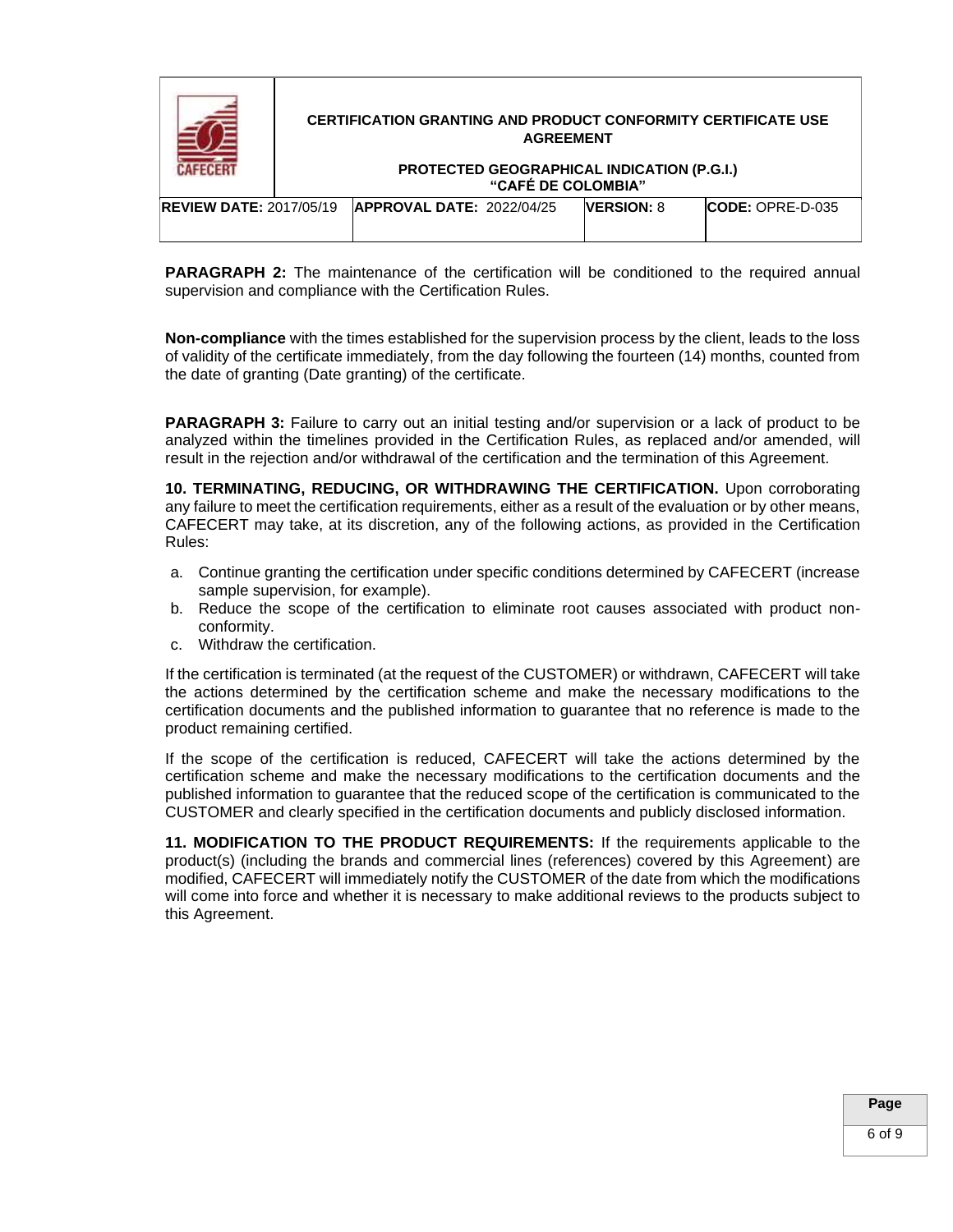|                                | <b>CERTIFICATION GRANTING AND PRODUCT CONFORMITY CERTIFICATE USE</b><br><b>AGREEMENT</b><br>PROTECTED GEOGRAPHICAL INDICATION (P.G.I.)<br>"CAFÉ DE COLOMBIA" |                                  |  |                   |                          |
|--------------------------------|--------------------------------------------------------------------------------------------------------------------------------------------------------------|----------------------------------|--|-------------------|--------------------------|
| <b>REVIEW DATE: 2017/05/19</b> |                                                                                                                                                              | <b>APPROVAL DATE: 2022/04/25</b> |  | <b>VERSION: 8</b> | <b>ICODE: OPRE-D-035</b> |

Within ten (10) business days of receiving the notification above, the CUSTOMER will inform CAFECERT if it is prepared to accept the modifications. If the CUSTOMER accepts the modifications within the specified terms and shows that the complementary review is favorable, CAFECERT will issue a new certificate and make the necessary modifications to its records.

If the CUSTOMER notifies CAFECERT that it is not prepared to accept the modification within the established term or allows the terms to accept to expire, or if the result of the complementary review is not favorable, the Conformity Certificate that covers a particular product will cease to be valid from the date on which the modified specifications become effective.

**12. RESPONSIBILITY:** The CUSTOMER is responsible for using the certification. The CUSTOMER represents and guarantees that its use will be in accordance with the certified purpose and scope regarding the production, marketing, distribution (sale or donation), as the case may be, or the promotion of any of its products referred exclusively to the brands and lines (references) for which the certification was granted.

The CUSTOMER is exclusively responsible for misusing the certification, leading the public to errors, deception, confusion, or falsehood regarding compliance with the certification and its relationship with the certified product and the associated brands and commercial lines (references).

The CUSTOMER accepts that, in case of violation of any of the terms and conditions of this agreement, CAFECERT may initiate legal and judicial actions against the CUSTOMER to immediately cease the fraudulent, misleading, malicious, deliberate, or UNAUTHORIZED use of the certification.

CAFECERT may claim and obtain compensation for the damages caused to it by the improper use of its name as a certification body and/or the certification.

The CUSTOMER agrees to hold harmless, defend, and indemnify CAFECERT for any loss, expense, liability, or damage, including attorney's fees, arising from any misuse of the certification by the CUSTOMER or any violation by the CUSTOMER of the terms and conditions of this Agreement and/or for forging CAFECERT certifications.

CAFECERT will not be liable to third parties for the use that the CUSTOMER makes of the certification(s) granted.

**13. APPEALS:** Any disputes that may arise in relation to this Agreement will be resolved in accordance with the appeals for reversal and/or remedy of appeal established by CAFECERT.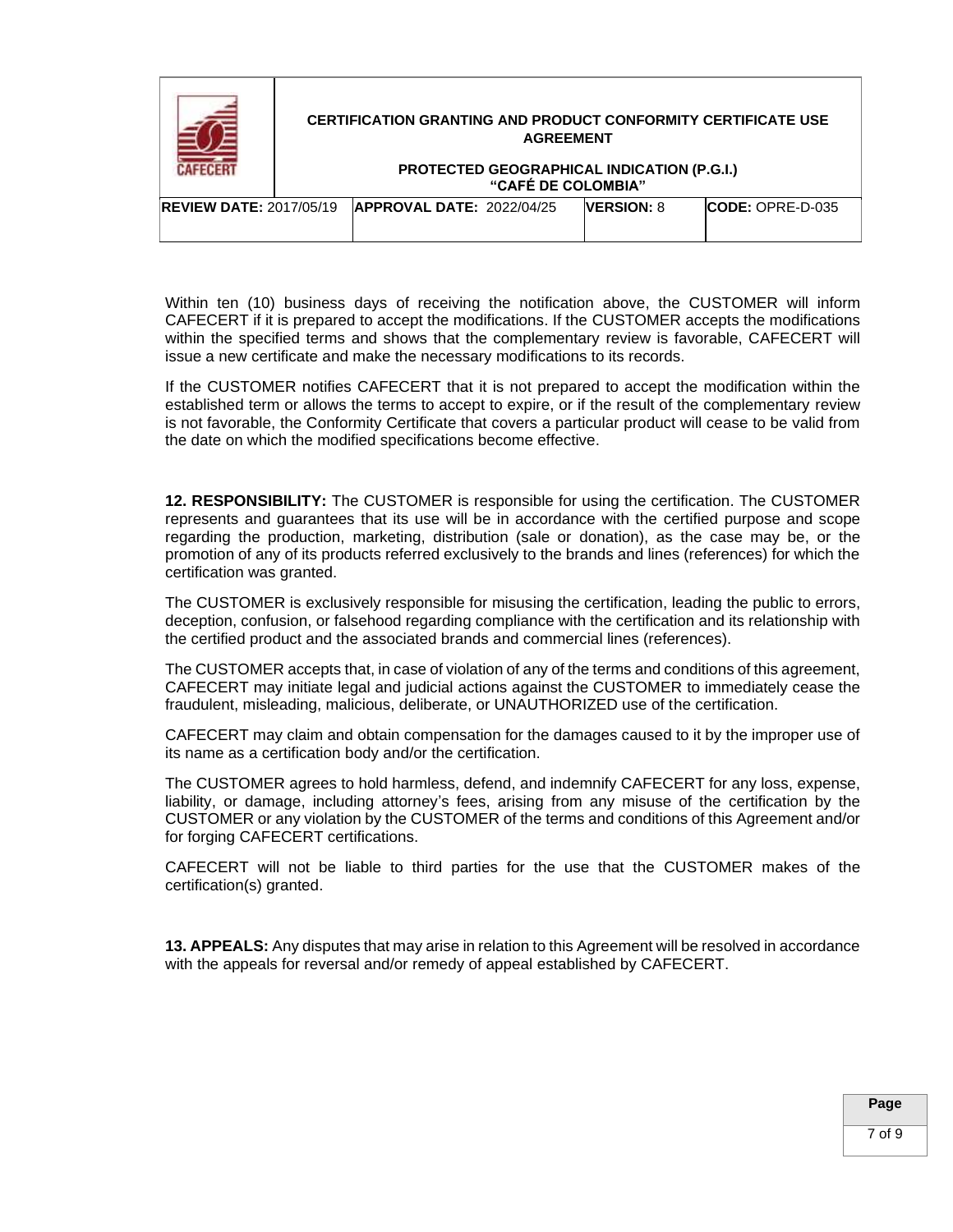|                                | <b>CERTIFICATION GRANTING AND PRODUCT CONFORMITY CERTIFICATE USE</b><br><b>AGREEMENT</b><br>PROTECTED GEOGRAPHICAL INDICATION (P.G.I.)<br>"CAFÉ DE COLOMBIA" |                                  |  |                   |                          |
|--------------------------------|--------------------------------------------------------------------------------------------------------------------------------------------------------------|----------------------------------|--|-------------------|--------------------------|
| <b>REVIEW DATE: 2017/05/19</b> |                                                                                                                                                              | <b>APPROVAL DATE: 2022/04/25</b> |  | <b>VERSION: 8</b> | <b>ICODE: OPRE-D-035</b> |

**14. AMENDMENTS TO THE CERTIFICATION RULES:** In the event that any of the provisions of the Certification Rules are modified, CAFECERT must inform the CUSTOMER through its website or any other effective means for this purpose, who may terminate this Agreement if it does not agree with the amendments. However, if CAFECERT does not receive a statement from the CUSTOMER within five (5) days of its publication or disclosure, it will be understood that the amendments are accepted and fully abided by as of the date of publication and/or communication by CAFECERT.

**IN WITNESS WHEREOF,** the Parties sign this document

On this (Month) \_\_\_\_\_\_\_\_\_\_ (Day) \_\_\_\_, (Year) \_\_\_\_\_\_\_\_\_\_\_\_\_\_ ("**SIGNING DATE**").

**CAFECERT**

**THE CUSTOMER**

**\_\_\_\_\_\_\_\_\_\_\_\_\_\_\_\_\_\_\_\_\_\_\_\_\_\_\_\_\_ SILVIA INÉS TOBÓN FERRER** Legal Representative

**\_\_\_\_\_\_\_\_\_\_\_\_\_\_\_\_\_\_\_\_\_\_\_\_\_\_\_\_\_\_\_\_** (Name) \_\_\_\_\_\_\_\_\_\_\_\_\_\_\_\_\_\_\_\_\_\_\_\_ Legal Representative / Attorney-in-fact